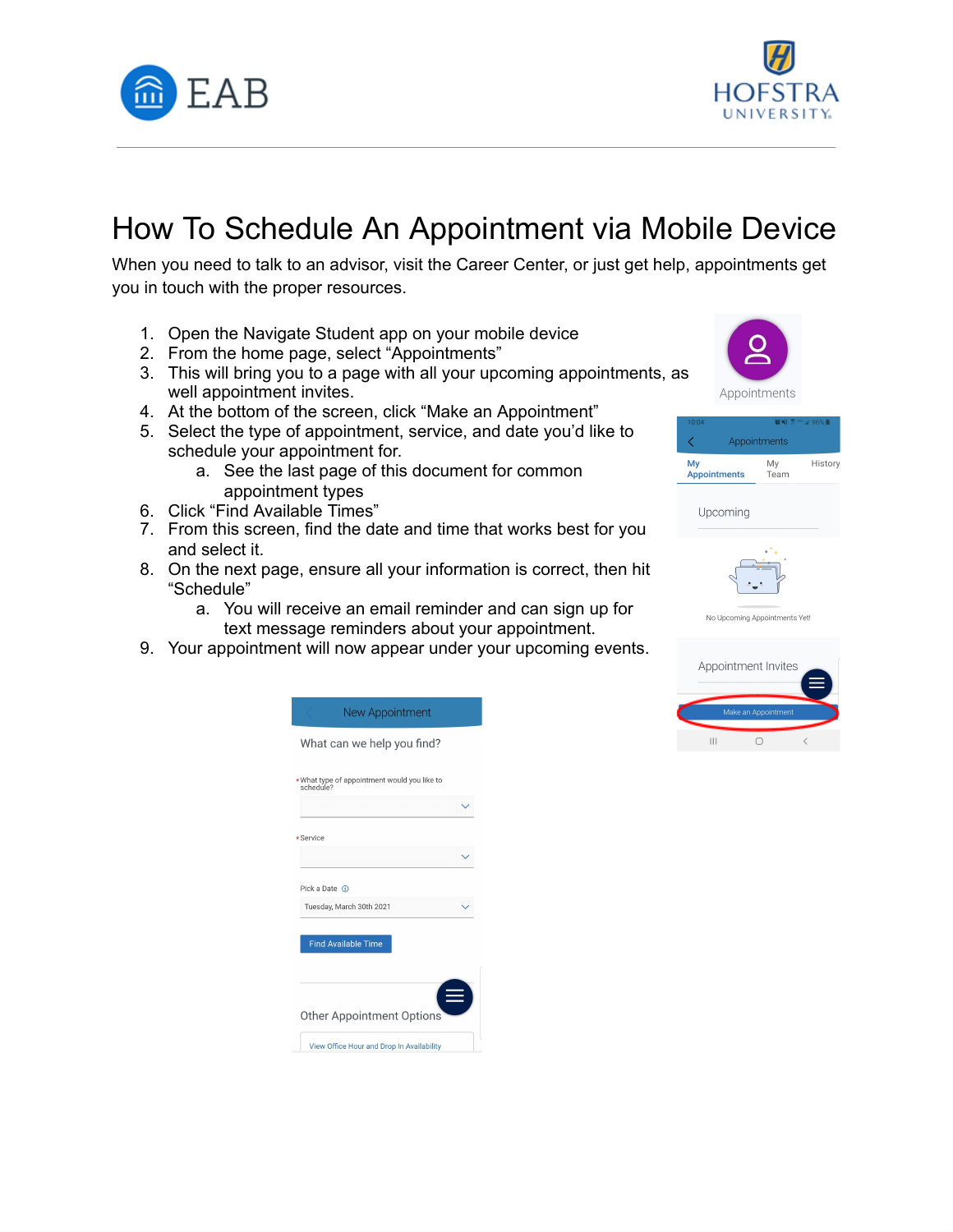



## How to Schedule an Appointment via Desktop

 When you need to talk to an advisor, visit the Career Center, or just get help, appointments get you in touch with the proper resources.

- 1. Log onto your Hofstra Portal
- 2. Select the "NAVIGATE" icon, then log in with your Hofstra credentials.
- 3. On the left-hand side, select "Appointments" from the menu
- 4. On the right-hand side, select "Make an Appointment"
- 5. This will bring you to the appointment options page, which will give you options of what type of appointment and the service you need the appointment for.
	- a. See the last page of this document for common appointment types
- 6. Select the date closest to when you would like to meet.
- 7. On the next page, select the date and time of an appointment that works for you.
- 8. Once on the confirmation screen, confirm the information is correct.
- 9. Add any comments about your upcoming meeting and opt-in to email and text message reminders.
- 10. Select "Schedule" at the bottom of the page.
- 11. You will receive an email notification, and your appointment will be added to your upcoming events.





|                      | MAVIGATE              | Explore Planner                                                                                                                                                                                                                             |              |                                           | (2)<br>Logout |
|----------------------|-----------------------|---------------------------------------------------------------------------------------------------------------------------------------------------------------------------------------------------------------------------------------------|--------------|-------------------------------------------|---------------|
| क़                   | Home                  | < Go Back  Dashboard                                                                                                                                                                                                                        |              |                                           |               |
| රු                   | To-Dos and Events     |                                                                                                                                                                                                                                             |              |                                           |               |
| ഉ                    | Appointments          | New Appointment                                                                                                                                                                                                                             |              |                                           |               |
| 毆                    | Reports               |                                                                                                                                                                                                                                             |              |                                           |               |
| 鶌                    | <b>Study Buddies</b>  | What can we help you find?                                                                                                                                                                                                                  |              | <b>Other Options</b>                      |               |
| <b>B</b>             | Resources             | Below, you will find available options for scheduling an appointment. If you cannot<br>find something that you are looking for, try the other appointment options to see<br>available options for dropping in or requesting an appointment. |              | View Office Hour and Drop In Availability |               |
| -21                  | Messages              |                                                                                                                                                                                                                                             |              | <b>Request Appointment Time</b>           |               |
| Λ                    | Holds                 | *What type of appointment would you like to schedule?                                                                                                                                                                                       |              | Meet With Your Success Team               |               |
| <b>D<sub>®</sub></b> | <b>Class Schedule</b> |                                                                                                                                                                                                                                             | $\checkmark$ |                                           |               |
| ର                    | My Major              | $\star$ Service                                                                                                                                                                                                                             |              |                                           |               |
| ₩                    | Settings              |                                                                                                                                                                                                                                             | $\checkmark$ |                                           |               |
|                      |                       | Pick a Date ①                                                                                                                                                                                                                               |              |                                           |               |
|                      |                       | Wednesday, July 14th 2021                                                                                                                                                                                                                   | $\checkmark$ |                                           |               |
|                      |                       | <b>Find Available Time</b>                                                                                                                                                                                                                  |              |                                           |               |
|                      |                       |                                                                                                                                                                                                                                             |              |                                           |               |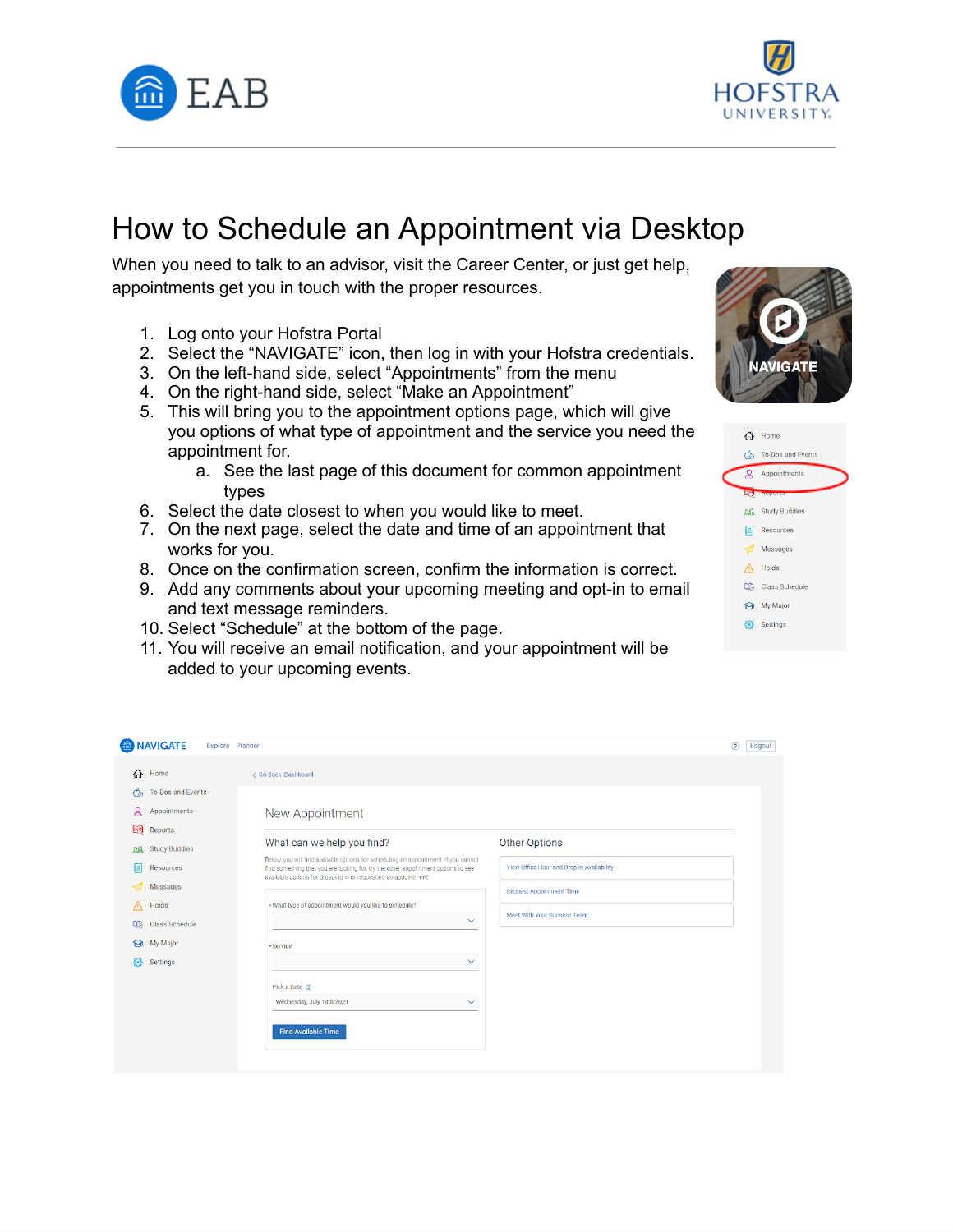



## Common Appointment Types

| What type of appointment<br>would you like to schedule? | Service                      | <b>Common Reasons</b>                                       |
|---------------------------------------------------------|------------------------------|-------------------------------------------------------------|
| Center for University Advising                          | Phone/Zoom Appointment       | <b>Academic Planning</b><br><b>Major/Minor Changes</b>      |
| <b>Center for Academic</b><br>Excellence                | <b>Success Advising</b>      | Discussing study strategies<br>Getting help in classes      |
| Career Design and<br>Development                        | <b>Resume/Cover Letter</b>   | Assistance writing/reviewing<br>a cover letter/resume       |
| Career Design and<br>Development                        | Internship/Job Search        | Assistance beginning your<br>career search                  |
| <b>Student Access Services</b>                          | <b>Accomodation Question</b> | Assistance getting the correct<br>accommodation             |
| Undergraduate Tutorial<br>Program*                      | <b>Course-Based Tutoring</b> | Schedule one-on-one tutoring<br>for a variety of courses**. |

 Other common appointment types are office hours/drop ins, and meeting with members of your success team. Options for these can be found on the appointment scheduling page.

 \*When scheduling an Undergraduate Tutoring session, select "Course-Based Tutoring" as the Service, then select your date/time. The next page will show you tutors who are assigned to your courses. Click on the course to view available appointments.

 \*\*Some courses are available for tutoring only on a drop-in basis and will not appear in the scheduler. For more information, email [UTP@hofstra.edu.](mailto:UTP@hofstra.edu)

 If the service you need is not available at a certain time, you can select "Request Appointment Time", which will allow you to request a time with the needed department. The department will review and let you know if the time needed is possible.